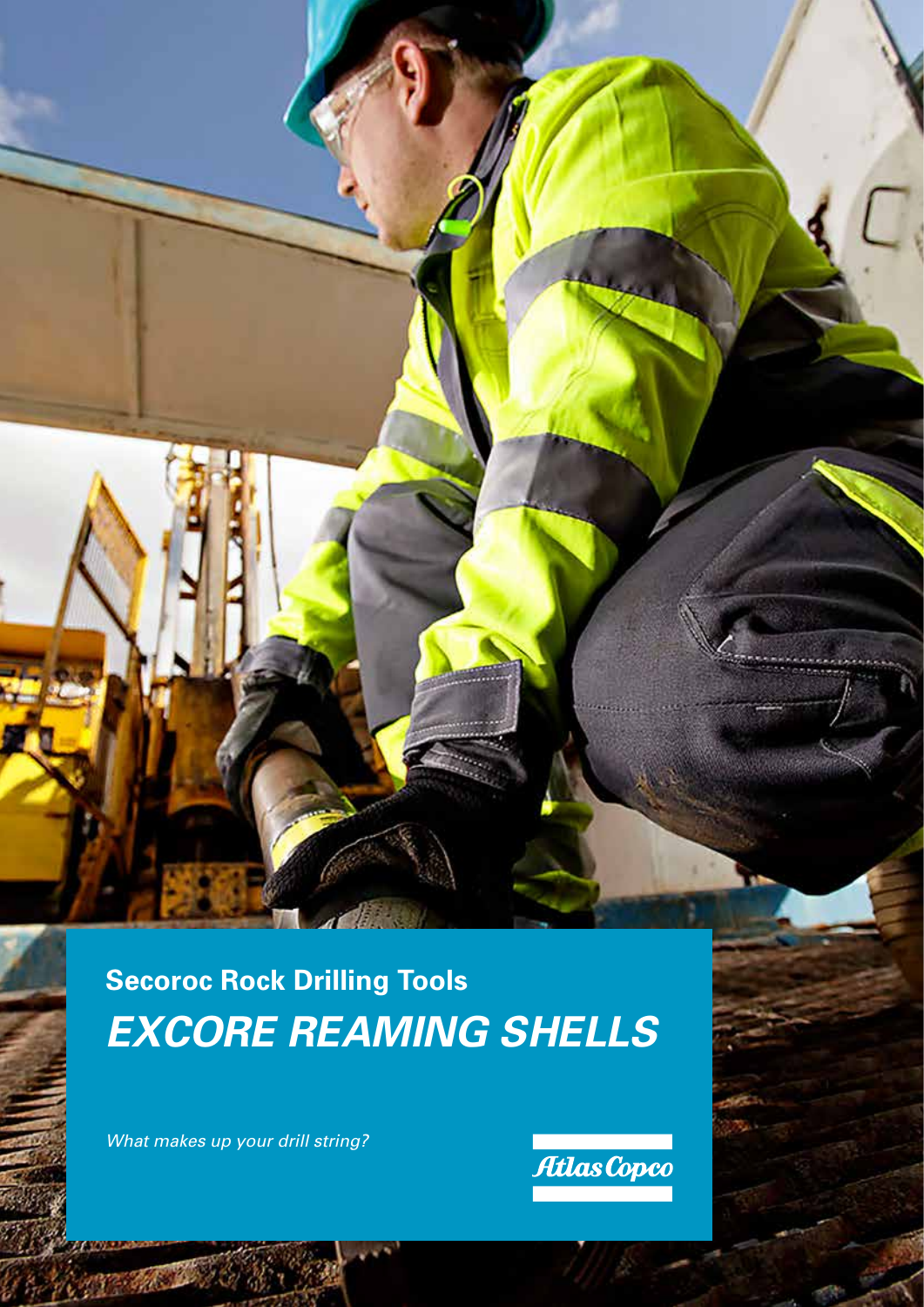## *EXCORE LINE OF PRODUCTS*

### **Introducing our new improved Heavy Duty Reaming Shells.**



Our new reaming shells have a proven longer life span of up to 20%. We have introduced a new range of Heavy Duty (HD) reaming shells with an increased life span. Offered in 2 versions: Standard - for non-abrasive formations and Full Hole - for abrasive formations. The new shells have a similar surface set design but with modified gauge protection and an increased number of diamonds - your production just went up!

The new reaming shells are available from stock.

Please contact your nearest Atlas Copco sales representative.



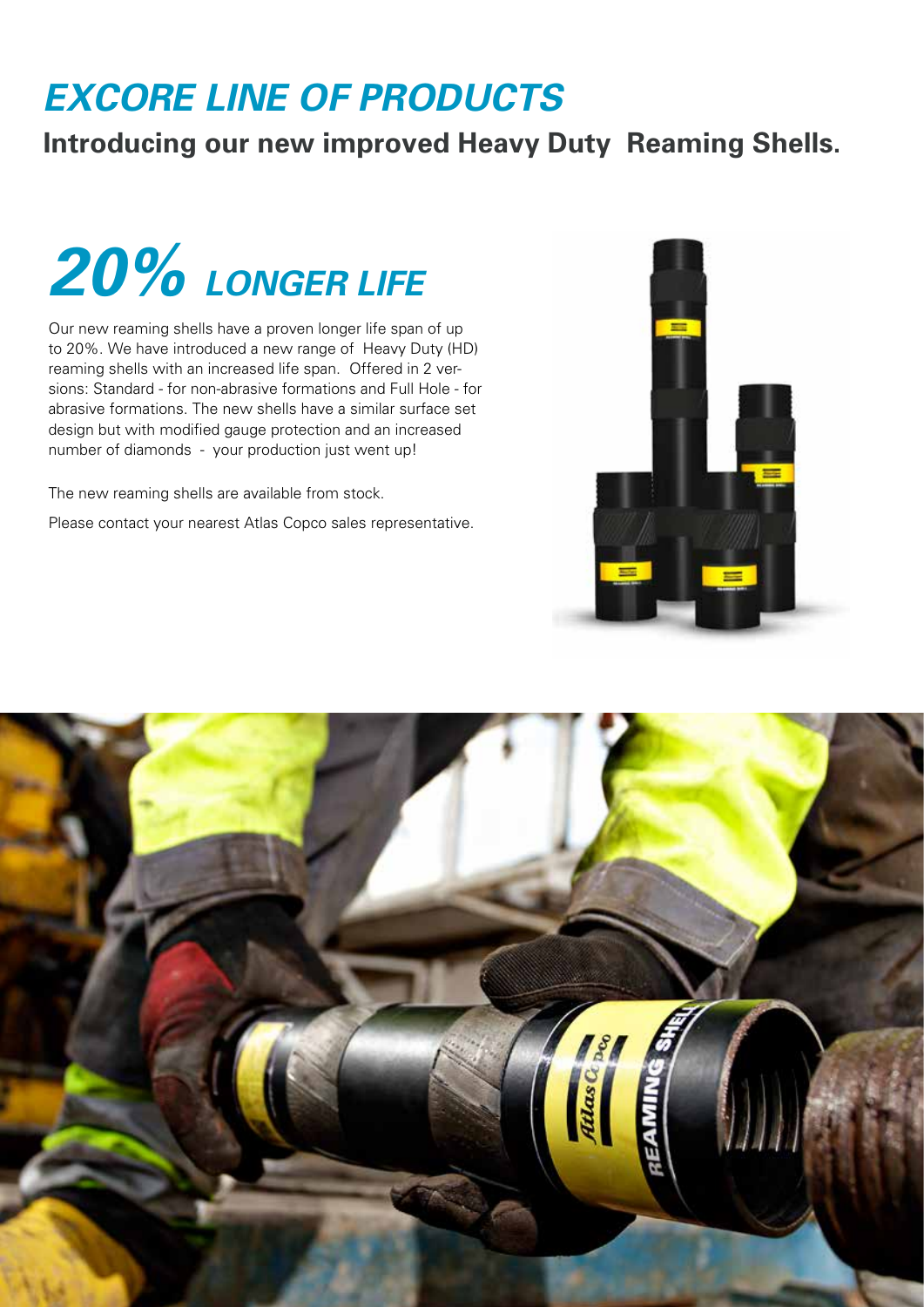#### **REAMING SHELLS**

#### Reaming Shells Cross Reference list

| <b>New Reaming Shell</b> |                                 | <b>Old Reaming Shell</b> |                                |
|--------------------------|---------------------------------|--------------------------|--------------------------------|
| <b>Part Number</b>       | <b>Description</b>              | <b>Part Number</b>       | <b>Description</b>             |
| 3760 9552 61             | <b>RSHELL 48HBY SS HD</b>       | 3702 7094 00             | <b>RES DMY 48HBY 30/50S</b>    |
| 3760 9552 62             | RSHELL 56TT SS HD               | 3702 7127 00             | <b>RES DMY 56TT SC STD</b>     |
| 3760 9552 63             | <b>RSHELL 46TT SS HD</b>        | 3702 7125 00             | <b>RSHELL 46TT SS</b>          |
| 3760 9552 64             | RSHELL 47HBY SS HD              | 3702 7122 00             | <b>RSHELL 47 HBY SS</b>        |
| 3760 9552 65             | RSHELL 48TT/LTK48 SS HD         | 3702 7126 00             | RSHELL 48TT/LTK48 STD          |
| 3760 9552 66             | RSHELL 57HBY SS HD              | 3702 6857 00             | <b>RSHELL 57 HBY SS</b>        |
| 3760 9552 67             | RSHELL 57/42HBY SS HD           | 3702 7310 00             | RSHELL 57/42 HBY SS            |
| 3760 9552 68             | RSHELL 77HBY SS HD              | 3702 6854 00             | <b>RSHELL 77 HBY SS</b>        |
| 3760 9552 69             | RSHELL AGM/ATW SS FH HD         | 3760 9048 31             | RSHELL AGM/ATW SS FH           |
| 3760 9552 70             | RSHELL AO SS HD                 | 3760 9011 32             | RSHELL AO SS                   |
| 3760 9552 71             | RSHELL AOTK SS HD               | 3760 9006 99             | <b>RSHELL AOTK SS</b>          |
| 3760 9552 72             | RSHELL AGM/ATW SS HD            | 3760 9014 24             | <b>RSHELL ATW SS</b>           |
| 3760 9552 73             | RSHELL AW34 SS HD               | 3760 9007 00             | <b>RSHELL AW34 SS</b>          |
| 3760 9552 74             | RSHELL BGM/BTW 2-RING 10" SS HD | 3702 7135 00             | RSHELL BGM / BTW 10" SS        |
| 3760 9552 75             | RSHELL BGM/BTW OS SS HD         | 3702 6739 00             | RSHELL BGM/BTW 2.382" SS       |
| 3760 9552 76             | RSHELL BO 2-RING 10" SS HD      | 3760 9050 81             | RSHELL BO 2-RING 10"           |
| 3760 9552 77             | RSHELL BO SS HD                 | 3760 0000 59             | RSHELL BOSS                    |
| 3760 9552 78             | RSHELL BO 3-RING 18" SS HD      | 3760 9027 75             | RSHELL BO SS 3-RING 18"        |
| 3760 9552 79             | RSHELL BO SS FH HD              | 3760 9020 20             | RSHELL BO SS FULL HOLE         |
| 3760 9552 80             | RSHELL BOTK SS HD               | 3760 9007 03             | RSHELL BOTK SS                 |
| 3760 9552 76             | RSHELL BO 2-RING 10" SS HD      | 3760 9006 96             | RSHELL BQ SS 2-RING 10.5'      |
| 3760 9552 82             | RSHELL BGM/BTW SS HD            | 3760 9007 02             | <b>RSHELL BTW SS</b>           |
| 3760 9552 83             | RSHELL HO OS SS FH HD           | 3760 9028 60             | RSHELL HO 3.850 SS FH          |
| 3760 9552 84             | RSHELL HO SS HD                 | 3760 0010 76             | <b>RSHELL HOSS</b>             |
| 3760 9552 85             | RSHELL HO 2-RING 10.5" SS HD    | 3702 7138 00             | RSHELL HO SS 10.5" 2-RING      |
| 3760 9552 86             | RSHELL HO OS SS HD              | 3760 9008 70             | <b>RSHELL HO SS 3.830</b>      |
| 3760 9552 87             | RSHELL HO SS FH HD              | 3760 9021 88             | RSHELL HO SS FL HOLE           |
| 3760 9552 88             | RSHELL HTW SS HD                | 3760 0046 92             | <b>RSHELL HTW</b>              |
| 3760 9552 89             | RSHELL JEWS SS HD               | 3760 9007 10             | RSHELL JEWS SS HD              |
| 3760 9552 90             | RSHELL 60TT/LTK60 SS HD         | 3760 0000 84             | <b>RSHELL LIK60 SS</b>         |
| 3760 9552 91             | RSHELL NGM SS HD                | 3760 9007 14             | <b>RSHELL NGM SS</b>           |
| 3760 9552 92             | RSHELL NO 2-RING 10" SS HD      | 3760 9050 82             | RSHELL NO 2-RING 10"           |
| 3760 9552 93             | RSHELL NO 3-RING 18" SS HD      | 3760 9026 12             | RSHELL NO 3-RING STAB          |
| 3760 9552 94             | RSHELL NO SS HD                 | 3760 0001 68             | RSHELL NO SS                   |
| 3760 9552 92             | RSHELL NO 2-RING 10" SS HD      | 3760 9026 11             | RSHELL NO SS 2-RING STAB 10.5" |
| 3760 9552 96             | RSHELL NO SS FH HD              | 3760 9020 21             | RSHELL NO SS FL HOLE           |
| 3760 9552 97             | RSHELL NO OS SS HD              | 3760 9013 45             | RSHELL NO SS HD 3.032          |
| 3760 9552 99             | RSHELL NTW OS SS HD             | 3760 9056 70             | <b>RSHELL NTW SS HD 3.040'</b> |
| 3760 9553 00             | RSHELL NTW SS HD                | 3760 9034 64             | RSHELL NTW SS NEW THREAD       |
| 3760 9553 01             | RSHELL PO SS HD                 | 3760 0003 02             | RSHELL PO SS                   |

SS - Surface Set type (natural diamonds set in pattern)

FH - Full Hole type (shell blank with flush grooves & larger outer diameter to to serve long time in very abrasive or broken formations)

OS - oversized version to be used with oversized bits

2-RING/3-RING - longer versions with 2 or 3 diamond rings for better core barrel stabilization & minimizing bore hole deviation

HD - Heavy Duty (improved design)